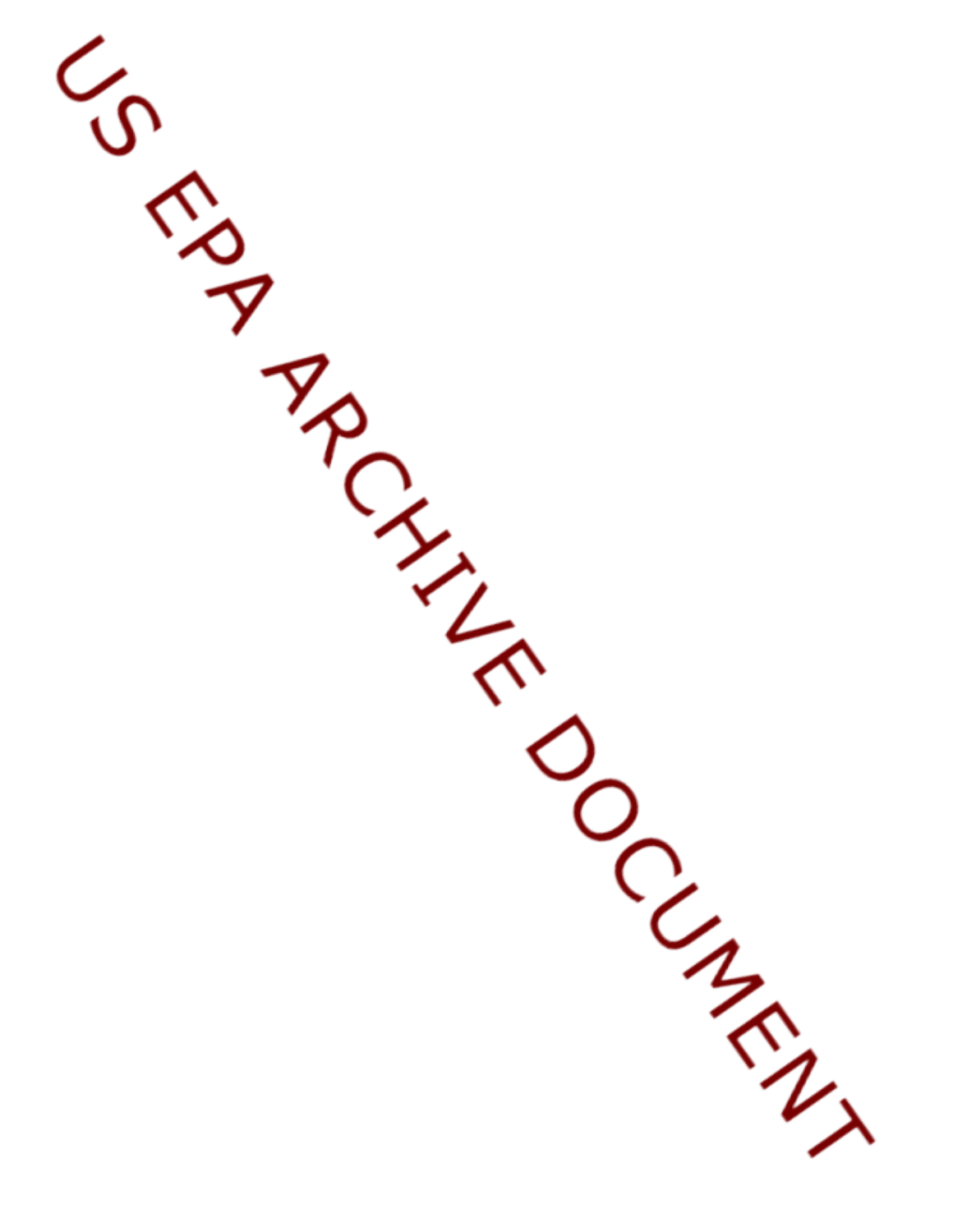# **Susquehanna River Basin Commission**



For a copy of the Susquehanna River Basin Commission 1994 305(b) report, contact:

**Robert E. Edwards** Susquehanna River Basin Commission Resource Quality Management and Protection 1721 North Front Street Harrisburg, PA 17102-0423 (717) 238-0423

### **Surface Water Quality**

The Susquehanna River drains 27,510 square miles from parts of New York, Pennsylvania, and Maryland, and delivers over half of the fresh water entering the Chesapeake Bay. The Susquehanna River Basin Commission (SRBC) surveyed 17,464 miles of the 31,193 miles of rivers and streams in the Susquehanna River Basin. Over 90% of the surveyed river miles fully support designated uses, 4% partially support uses, and 6% do not

support one or more designated uses. Metals, low pH, and nutrients are the primary causes of stream impacts in the Basin. Coal mine drainage is the source of most of the metals and pH problems degrading streams. Sources of nutrients include municipal and domestic wastewater discharges, agricultural runoff, and ground water inflow from agricultural areas.

During past reporting cycles, SRBC did not conduct any lake or reservoir assessments. However, a 2-year project funded by EPA and Pennsylvania should provide a foundation of lake data upon which SRBC can launch its lake assessment program.

#### **Ground Water Quality**

Ground water in the Basin is generally of adequate quality for most uses. Many of the ground water quality problems in the Basin are related to naturally dissolved constituents (such as iron, sulfate, and dissolved solids) from the geologic unit from which the water originates. The SRBC is concerned about ground water contamination from septic systems and agricultural activities.

#### **Programs to Restore Water Quality**

The Susquehanna River Basin Compact assigns primary responsibility for water quality management and control to the signatory States. The SRBC's role is to provide a